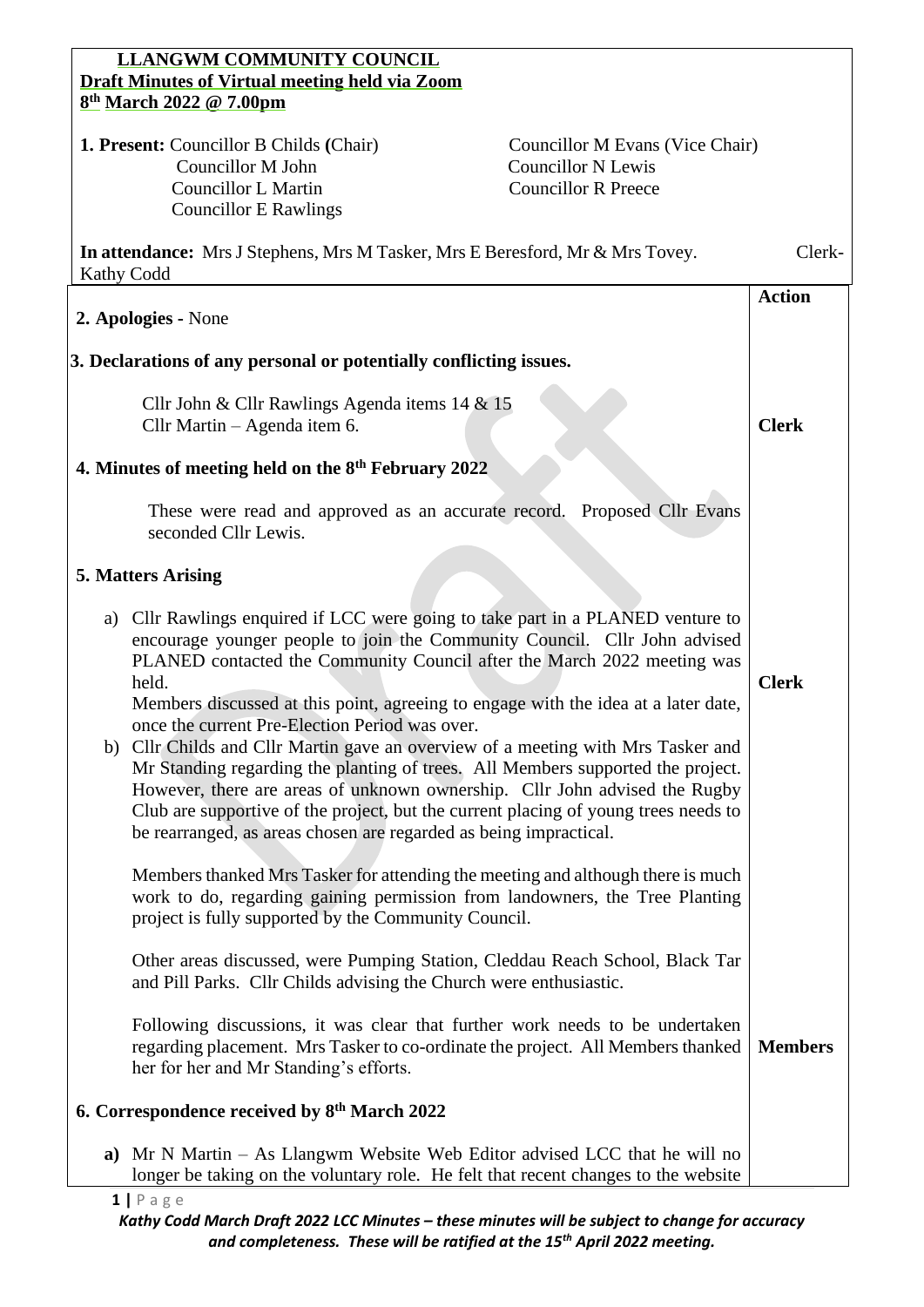| prohibiting from undertaking changes to the site, without advising him, had made<br>the task very difficult. All Members agreed that Mr Martin be thanked for the | <b>Action</b> |  |  |
|-------------------------------------------------------------------------------------------------------------------------------------------------------------------|---------------|--|--|
| work he has undertaken and apologise that he felt unsupported in the role, this was                                                                               |               |  |  |
| not the intention of the Community Council. Dr C Allman the Web Designer had                                                                                      | <b>Clerk</b>  |  |  |
| not been aware of Mr Martins role and had updated the website.                                                                                                    |               |  |  |
| b) Mrs M Brace - As Editor of the Llangwm Newsletter - Expressed her                                                                                              |               |  |  |
| dissatisfaction on access to the current Llangwm Village Website to add items of                                                                                  |               |  |  |
| interest. Also, advising that Mr Martin would no longer be Web Editor. Clerk                                                                                      |               |  |  |
| advised that Dr Allman is quite happy to update and place items on the website.                                                                                   |               |  |  |
| Further advising this would be possible in a $24 - 48$ hour time slot. Dr Allman is                                                                               |               |  |  |
| also happy to show the Clerk how to undertake the process. Members asked the                                                                                      |               |  |  |
|                                                                                                                                                                   | <b>Clerk</b>  |  |  |
| Clerk to talk to Dr Allman and gain assurances this is possible and it does not                                                                                   |               |  |  |
| involve any extra cost.                                                                                                                                           |               |  |  |
| Following an enquiry from a future visit to Llangwm – Cllr Preece advised the<br>$\mathbf{c})$                                                                    |               |  |  |
| Clerk of the details to contact Llangwm Rowing Club. Clerk to action.                                                                                             | <b>Clerk</b>  |  |  |
| d) Llangwm RFC Secretary Richard Scriven – advising of damage caused by fallen                                                                                    |               |  |  |
| tree during Storm Eunice. Clerk to advise the Insurance Company.                                                                                                  | <b>Clerk</b>  |  |  |
| Governing Body of Cleddau Reach Voluntary Controlled Primary School advising<br>e)                                                                                |               |  |  |
| the role of Additional Community Governor had become vacant as the current                                                                                        |               |  |  |
| holders term of office has come to an end. (Mrs E Rawlings). Cllr Childs explained                                                                                |               |  |  |
| that both Burton and Llangwm have the right to nominate, if both put forward a                                                                                    |               |  |  |
| candidate an election would take place. Confirming that Mrs E Rawlings was                                                                                        |               |  |  |
| happy to be nominated for another term, Cllr Preece proposed and Cllr Martin                                                                                      |               |  |  |
| seconded. Clerk to action.                                                                                                                                        | <b>Clerk</b>  |  |  |
| Geoff Hanbury Llangwm Longboat Rowing Club, thanking the Community<br>f)                                                                                          |               |  |  |
| Council for their time at the February meeting. Also, confirming payment of the                                                                                   | <b>Clerk</b>  |  |  |
| rental of Black Tar Storage Area.                                                                                                                                 |               |  |  |
| Great British Spring Clean litter collection bags. We will also share a partner pack,<br>g)                                                                       |               |  |  |
| from 12 February, to help you promote the campaign locally. This will contain                                                                                     | <b>Clerk</b>  |  |  |
| social media assets, posters, and a press release. Clerk to action.                                                                                               |               |  |  |
| 7. Planning received by 8th March 2022                                                                                                                            |               |  |  |
|                                                                                                                                                                   |               |  |  |
| a) 21/0900/PA Proposed Side Extension replacing existing garage                                                                                                   |               |  |  |
| 20, Gail Rise, LLANGWM, Haverfordwest, SA62 4HW                                                                                                                   |               |  |  |
| <b>Conditionally Approved by PCC</b>                                                                                                                              |               |  |  |
| 12. Tirion's Rainbow – Mr Preddy was invited to join this meeting at this point.                                                                                  |               |  |  |
|                                                                                                                                                                   |               |  |  |
| Mr Preddy updated Members on the current situation and thanked Members for their                                                                                  |               |  |  |
| support. Hopefully, in late March the upgrade will commence a step at a time. On site                                                                             |               |  |  |
| meetings were held with the installing Company and LCC representation, and it is hoped                                                                            |               |  |  |
| the Play Park will be in use for the Easter Holidays.                                                                                                             |               |  |  |
|                                                                                                                                                                   |               |  |  |
| All Members thought this was excellent and a good news story for the Village. Members                                                                             |               |  |  |
| thanked Mr & Mrs Preddy for their dedication to the project and looked forward to seeing                                                                          |               |  |  |
| it flourish. Members invited Mr Preddy to join the April 12 <sup>th</sup> meeting for further updates.                                                            | <b>Clerk</b>  |  |  |
|                                                                                                                                                                   |               |  |  |
|                                                                                                                                                                   |               |  |  |
|                                                                                                                                                                   |               |  |  |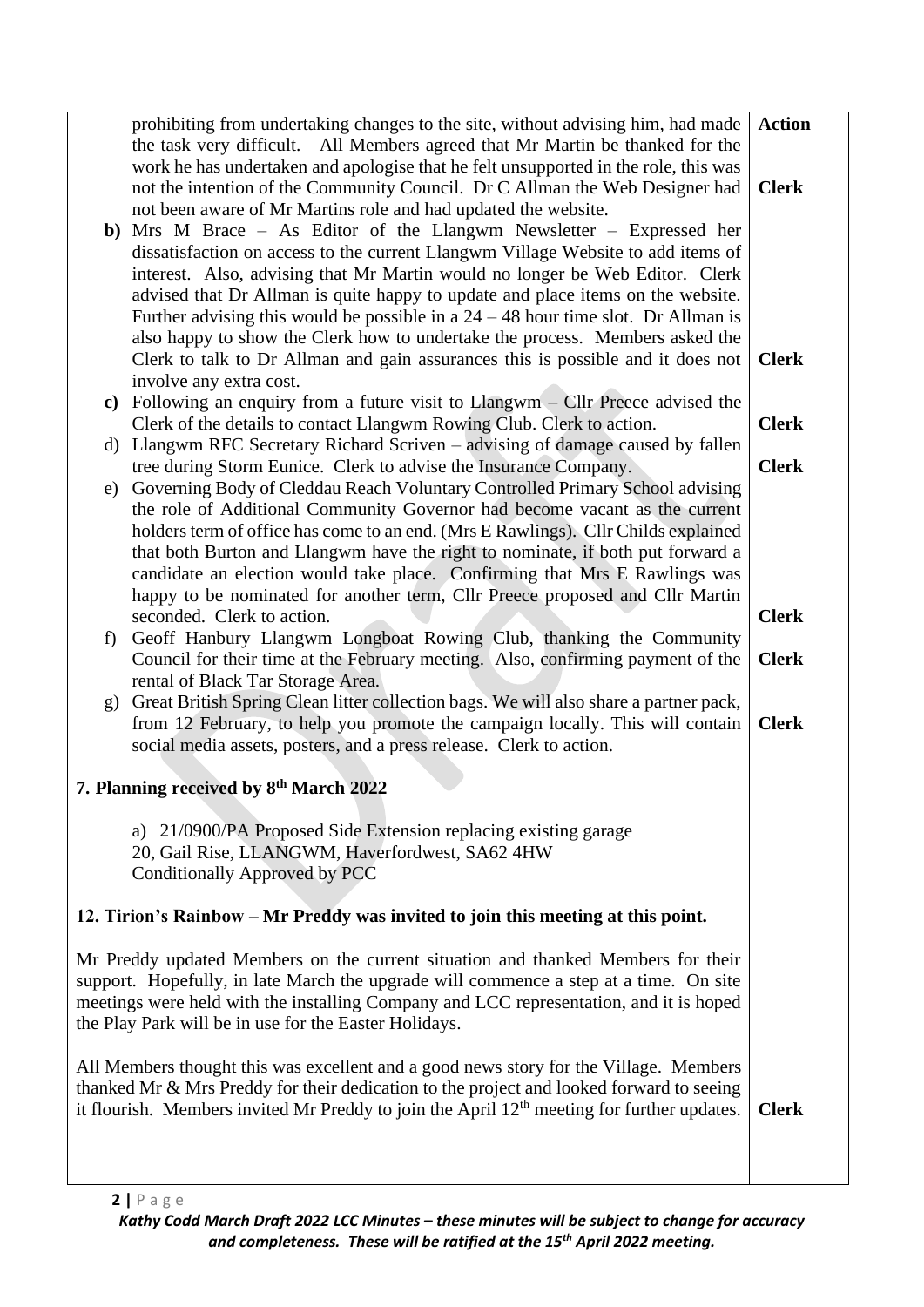| 8. Finance                                                                                                                                                             | <b>Action</b>  |
|------------------------------------------------------------------------------------------------------------------------------------------------------------------------|----------------|
| a) Cash Statement 8 <sup>th</sup> March 2022 - £12,079 (This includes £5,000 earmarked<br>election costs, and £4,000 earmarked costs, e.g. Clerk's Wages/Queen's       |                |
| Jubilee Costs, Infrastructure etc.                                                                                                                                     |                |
| b) Draft Budget and spend to date. Information circulated and will be updated for                                                                                      |                |
| the April meeting and completed when the Bank Statement inclusive of the 31 <sup>st</sup>                                                                              |                |
| March 2022 Year End is received.                                                                                                                                       |                |
| c) E Banking – Clerk to write a letter to be signed by current signatories to remove<br>Cllr Hunt and place Cllr John as an extra signatory. E Banking to be requested | <b>Clerk</b>   |
| in the same letter.                                                                                                                                                    |                |
| d) Invoices received by $8th$ March 2022 and cheque approval.                                                                                                          |                |
| Information Commissioners Office - £40.00 Cllr Preece/Cllr Rawlings                                                                                                    | <b>Clerk</b>   |
| One Voice Wales - £148.00 Cllr Preece/Cllr Lewis                                                                                                                       |                |
| Price and Kelway – Cllr Lewis/Cllr Evans<br>$\bullet$                                                                                                                  |                |
| e) Clerk's & RFO remuneration February 2022. Cllr Lewis/Cllr Martin                                                                                                    |                |
| Clerk's expenses February 2022 Cllr Evans/Cllr Martin.<br>f                                                                                                            | <b>Clerk</b>   |
| Additional Signatory. (See c)<br>g)                                                                                                                                    |                |
| 9. Risk Assessment                                                                                                                                                     |                |
|                                                                                                                                                                        |                |
| a) Traffic Issues – Cllr Childs advised of a meeting he attended with Cllr John, Cllr Martin                                                                           |                |
| and PCC. There are no easy solutions, but it was good to have the opportunity to express                                                                               |                |
| the views of both residents and Members highlighting Road Safety Issues in Llangwm<br>Village.                                                                         |                |
|                                                                                                                                                                        |                |
| PCC advised there will be a 20mph speed limit in statutory communities and new speed                                                                                   |                |
| checks may be made to support evidence of speeding in areas of Llangwm e.g. Troopers                                                                                   |                |
| Inn Road.                                                                                                                                                              |                |
| Cllr Rawlings felt strongly that the Community Council should be thinking "outside of the                                                                              |                |
| box" suggesting a One Way System and holding a Public Meeting to gain residents                                                                                        |                |
| In response, Cllr John advised this was not a new suggestion and this may or<br>thoughts.                                                                              |                |
| may not reduce speeding.                                                                                                                                               |                |
| Cllr Preece suggested a traffic management system, give way to oncoming traffic, advising                                                                              |                |
| of a road in Pembroke having the same.                                                                                                                                 |                |
| Cllr Preece further suggested the double lines installed by the Cleddau Reach VC School                                                                                |                |
| are being ignored and suggested enforcement. Members agreed – Clerk to action.                                                                                         |                |
| Members agreed the matter should be discussed further and that a Public Meeting should                                                                                 | <b>Members</b> |
| be agreed once the Elections are over in May 2022.                                                                                                                     |                |
| b) Pill Parks – Cllr John asked for thanks to be recorded to those volunteers who helped                                                                               |                |
| clear the fallen tree.                                                                                                                                                 |                |
| c) Common Land - None                                                                                                                                                  |                |
| d) Dog Fouling - None                                                                                                                                                  |                |

**3 |** P a g e

*Kathy Codd March Draft 2022 LCC Minutes – these minutes will be subject to change for accuracy and completeness. These will be ratified at the 15th April 2022 meeting.*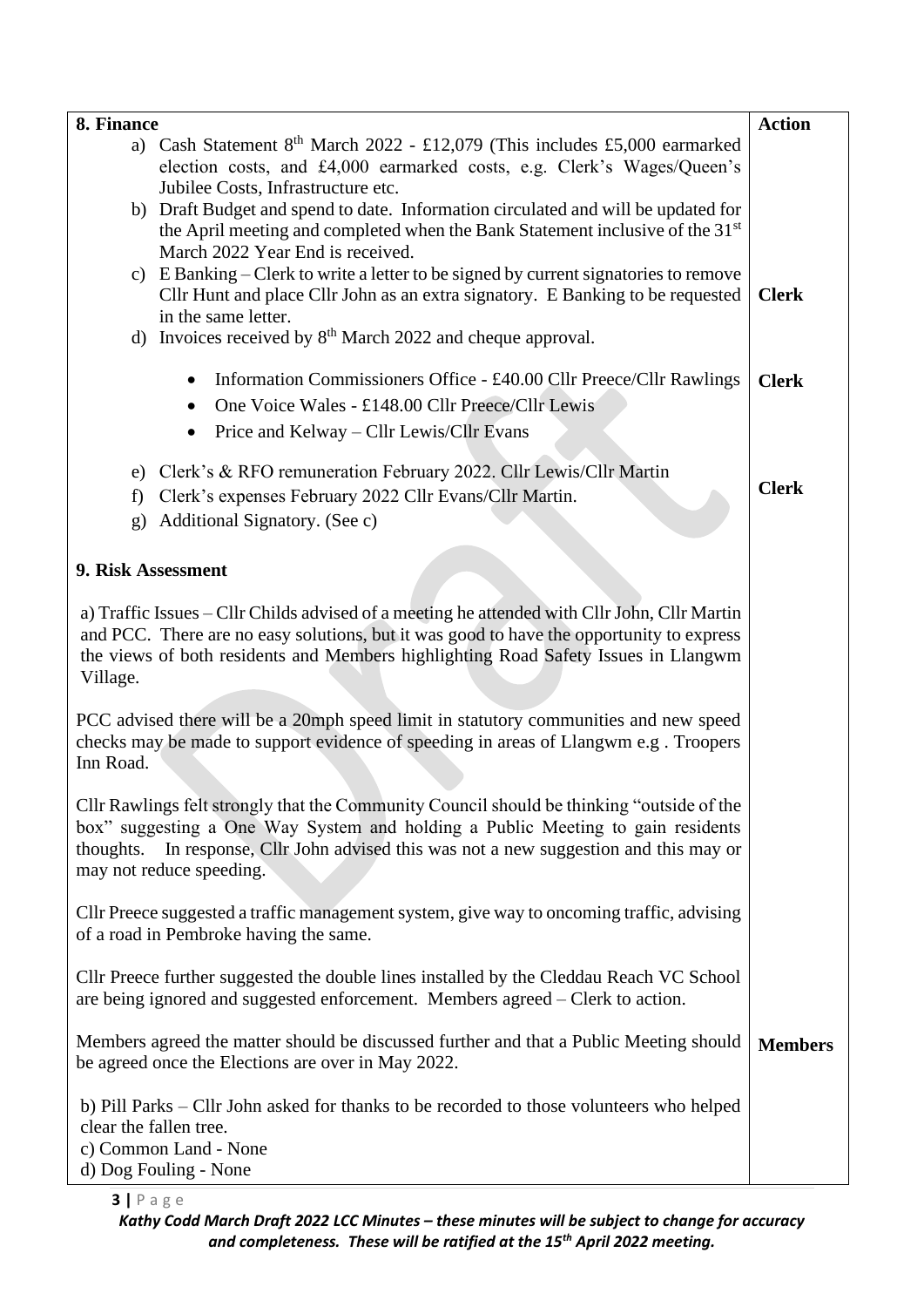| e) Defibrillators - Cllr Martin to check 13/14 March 2022.                                                                                                                                                                                                                                                                                                                                                                                                                                                                                                 | <b>Action</b> |
|------------------------------------------------------------------------------------------------------------------------------------------------------------------------------------------------------------------------------------------------------------------------------------------------------------------------------------------------------------------------------------------------------------------------------------------------------------------------------------------------------------------------------------------------------------|---------------|
| f) Data Protection – Clerk to action when time allows.                                                                                                                                                                                                                                                                                                                                                                                                                                                                                                     |               |
| 10. Elections May $2022 - Al$ Members have been sent information by the Clerk via<br>email. The Clerk will hand deliver the nomination papers next week.                                                                                                                                                                                                                                                                                                                                                                                                   | <b>Clerk</b>  |
| All Members advised they have the information sent via e-mail.                                                                                                                                                                                                                                                                                                                                                                                                                                                                                             |               |
| Cllr John advised he will not be placing a report in the next Llangwm Newsletter as this<br>would contravene advice to those going forward for nominations.                                                                                                                                                                                                                                                                                                                                                                                                |               |
| 11. Queen's Platinum Jubilee                                                                                                                                                                                                                                                                                                                                                                                                                                                                                                                               |               |
| Cllr Rawlings and Cllr John attended a Public Meeting arranged by Mr Dave Golding.<br>Various activities were discussed for the Saturday and Sunday, e.g. Disco, Tea Party,<br>themed Scarecrow competition etc.                                                                                                                                                                                                                                                                                                                                           | <b>Clerk</b>  |
| Chair suggested the organisers ask LCC for financial support. - Clerk to Action.                                                                                                                                                                                                                                                                                                                                                                                                                                                                           |               |
| 12. Tirion's Rainbow (See Above between Agenda item 7 & 8))                                                                                                                                                                                                                                                                                                                                                                                                                                                                                                |               |
| 13. Price and Kelway                                                                                                                                                                                                                                                                                                                                                                                                                                                                                                                                       |               |
| Clerk updated Members on the recent correspondence. Clerk advised that a "duplicate"<br>copy" of the original lease was leant by the Village Community Centre and given to Price<br>and Kelway for copy.                                                                                                                                                                                                                                                                                                                                                   |               |
| Price and Kelway are still awaiting a reply from Pembrokeshire County Council on the<br>matter of the Pill Parks area being questionably "vested" with them as noted in a letter<br>from S Thomas Solicitor to Llangwm Village Community Centre dated 2010.<br>Additionally, the Community Council requires access to information being held at present<br>by the Llangwm History Society plus a current search is being undertaken for<br>documentation to give clear evidence of ownership of land at Pill Parks transferred/bought<br>in 1938 and 1952. |               |
| 14. Llangwm Public Consultation Village Hall                                                                                                                                                                                                                                                                                                                                                                                                                                                                                                               |               |
| Cllr Childs suggested it may be the time to meet with the Village Community Centre to<br>ensure both they and the Community Council are clear on the way forward as at present<br>residents are receiving mixed messages. Further, a Public Meeting will be held after the<br>May 2022 Elections to inform residents and seek their views. It is vital that both parties<br>are clear on the options.                                                                                                                                                      |               |
|                                                                                                                                                                                                                                                                                                                                                                                                                                                                                                                                                            |               |
| $4   P \text{age}$                                                                                                                                                                                                                                                                                                                                                                                                                                                                                                                                         |               |

*Kathy Codd March Draft 2022 LCC Minutes – these minutes will be subject to change for accuracy and completeness. These will be ratified at the 15th April 2022 meeting.*